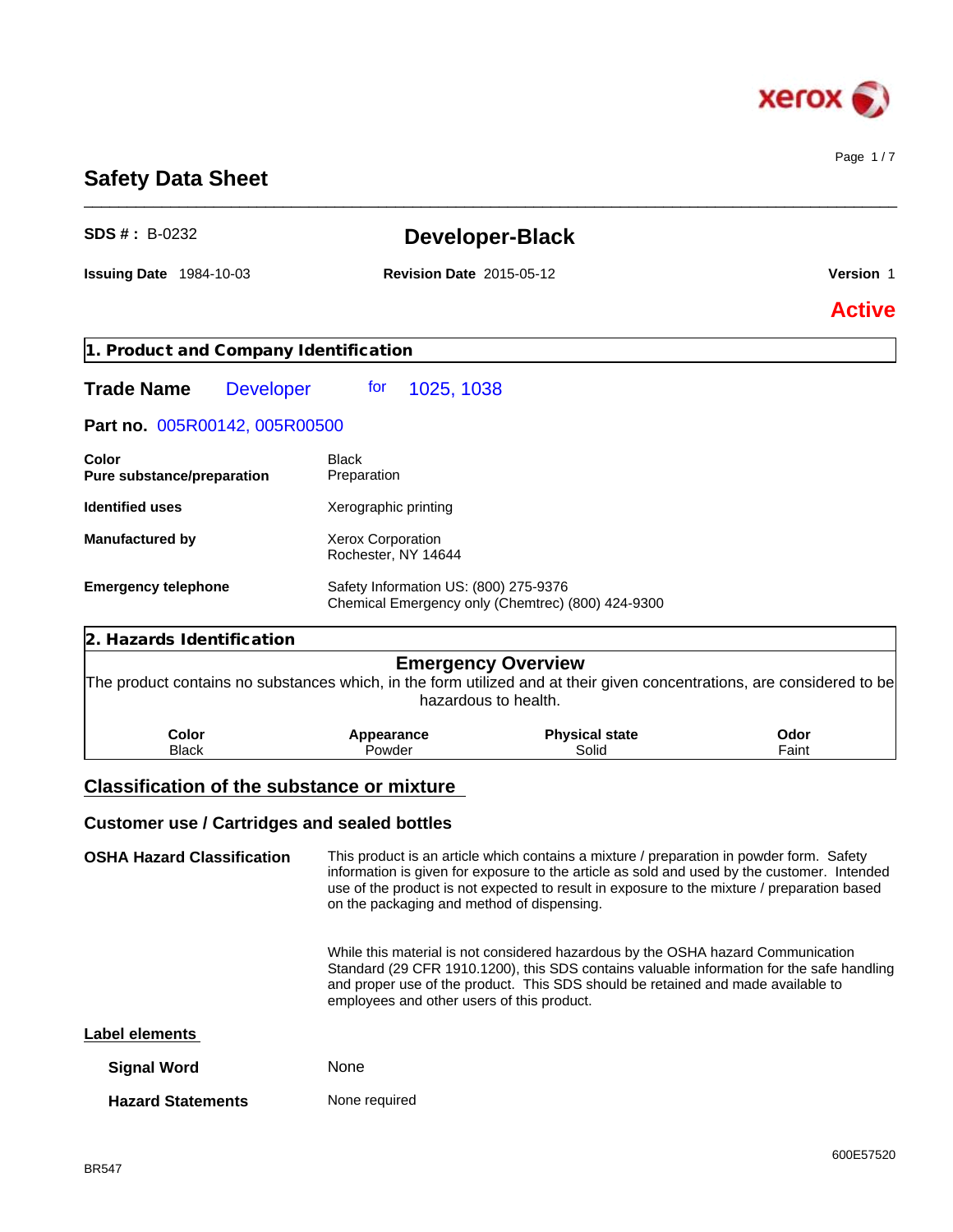

# \_\_\_\_\_\_\_\_\_\_\_\_\_\_\_\_\_\_\_\_\_\_\_\_\_\_\_\_\_\_\_\_\_\_\_\_\_\_\_\_\_\_\_\_\_\_\_\_\_\_\_\_\_\_\_\_\_\_\_\_\_\_\_\_\_\_\_\_\_\_\_\_\_\_\_\_\_\_\_\_\_\_\_\_\_\_\_\_\_\_\_\_\_\_ **SDS # :** B-0232 **Developer-Black** Page 2 / 7

| <b>Precautionary Statements</b>                              | None required                                                                                                                                                                |
|--------------------------------------------------------------|------------------------------------------------------------------------------------------------------------------------------------------------------------------------------|
| <b>Potential Health Effects</b>                              |                                                                                                                                                                              |
| <b>Principle Routes of Exposure</b><br><b>Acute toxicity</b> | Inhalation                                                                                                                                                                   |
| <b>Eyes</b>                                                  | No known effect                                                                                                                                                              |
| Skin                                                         | No known effect                                                                                                                                                              |
| <b>Inhalation</b>                                            | No known effect                                                                                                                                                              |
| Ingestion                                                    | No known effect                                                                                                                                                              |
| <b>Chronic effects</b>                                       |                                                                                                                                                                              |
| <b>Main symptoms</b>                                         | Overexposure may cause:                                                                                                                                                      |
|                                                              | mild respiratory irritation similar to nuisance dust.                                                                                                                        |
| Aggravated medical conditions                                | None under normal use conditions                                                                                                                                             |
| <b>Environmental hazard</b>                                  | The environmental impact of this product has not been fully investigated. However, this<br>preparation is not expected to present significant adverse environmental effects. |

# 3. Composition/Information on Ingredients

| <b>Chemical Name</b>     | <b>CAS-No</b> | Weight % |
|--------------------------|---------------|----------|
| Ferrite                  | 66402-68-4    | 94-99    |
| Styrene/acrylate polymer | 25213-39-2    | ເວ       |
| Carbon Black             | 1333-86-4     |          |

## 4. First Aid Measures

| <b>General advice</b><br>For external use only. When symptoms persist or in all cases of doubt seek medical advice.<br>Show this material safety data sheet to the doctor in attendance.<br>Immediately flush with plenty of water. After initial flushing, remove any contact lenses and<br>Eye contact<br>continue flushing for at least 15 minutes<br><b>Skin contact</b><br>Wash skin with soap and water<br>Move to fresh air<br><b>Inhalation</b><br>Rinse mouth with water and afterwards drink plenty of water or milk<br>Ingestion<br>Notes to physician<br>Treat symptomatically | <b>Protection of first-aiders</b> | No special protective equipment required |
|--------------------------------------------------------------------------------------------------------------------------------------------------------------------------------------------------------------------------------------------------------------------------------------------------------------------------------------------------------------------------------------------------------------------------------------------------------------------------------------------------------------------------------------------------------------------------------------------|-----------------------------------|------------------------------------------|
|                                                                                                                                                                                                                                                                                                                                                                                                                                                                                                                                                                                            |                                   |                                          |
|                                                                                                                                                                                                                                                                                                                                                                                                                                                                                                                                                                                            |                                   |                                          |
|                                                                                                                                                                                                                                                                                                                                                                                                                                                                                                                                                                                            |                                   |                                          |
|                                                                                                                                                                                                                                                                                                                                                                                                                                                                                                                                                                                            |                                   |                                          |
|                                                                                                                                                                                                                                                                                                                                                                                                                                                                                                                                                                                            |                                   |                                          |
|                                                                                                                                                                                                                                                                                                                                                                                                                                                                                                                                                                                            |                                   |                                          |

# 5. Fire-Fighting Measures

| <b>Flammable properties</b>    | Not flammable. Will not readily ignite                            |
|--------------------------------|-------------------------------------------------------------------|
| <b>Flash point</b>             | Not applicable                                                    |
| Suitable extinguishing media   | Use water spray or fog; do not use straight streams, Foam         |
| Unsuitable extinguishing media | Do not use a solid water stream as it may scatter and spread fire |
|                                |                                                                   |

# **Specific hazards arising from the chemical**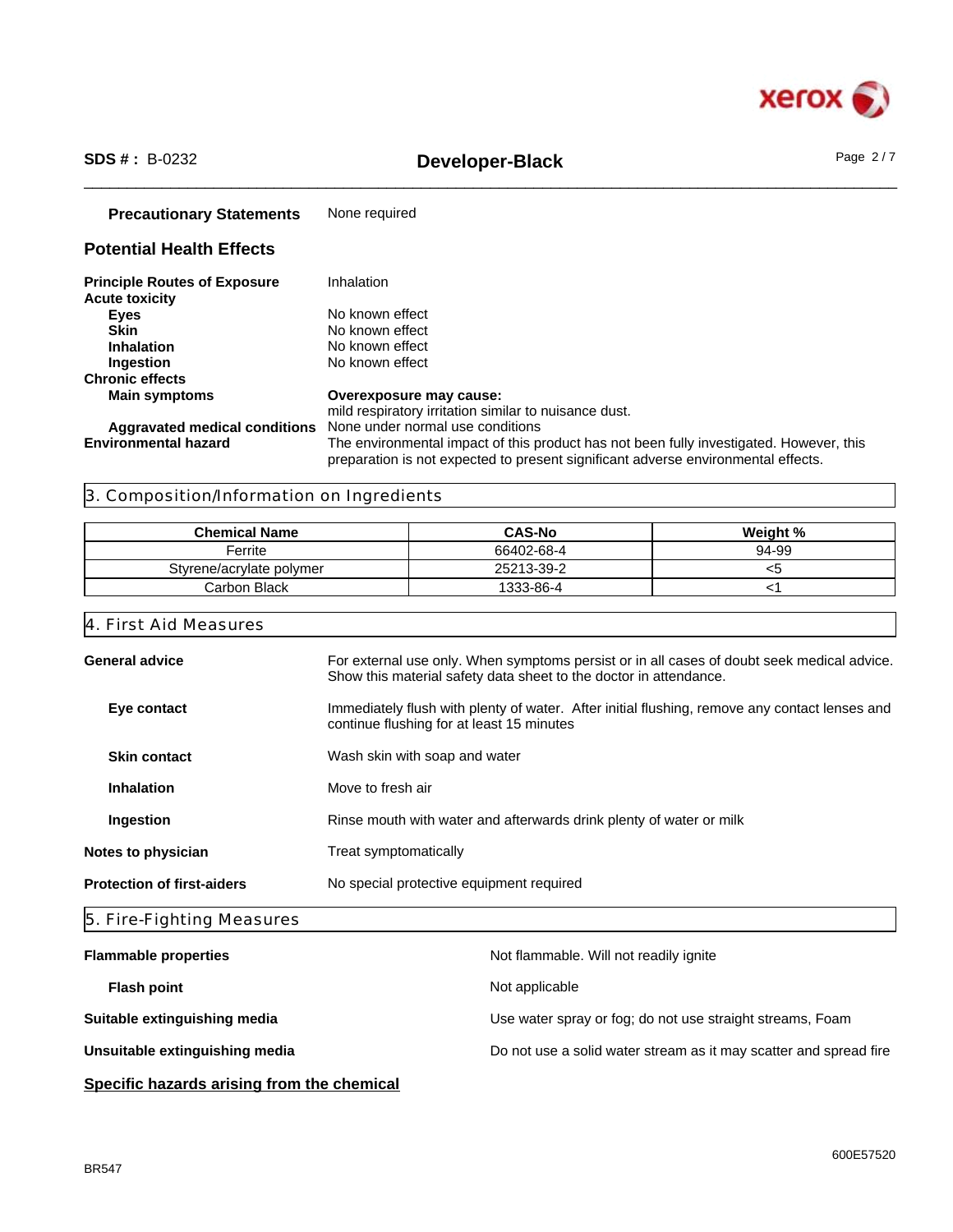

# \_\_\_\_\_\_\_\_\_\_\_\_\_\_\_\_\_\_\_\_\_\_\_\_\_\_\_\_\_\_\_\_\_\_\_\_\_\_\_\_\_\_\_\_\_\_\_\_\_\_\_\_\_\_\_\_\_\_\_\_\_\_\_\_\_\_\_\_\_\_\_\_\_\_\_\_\_\_\_\_\_\_\_\_\_\_\_\_\_\_\_\_\_\_ **SDS # :** B-0232 **Developer-Black** Page 3 / 7

| <b>Hazardous combustion products</b>    | Hazardous decomposition products due to incomplete<br>combustion, Carbon oxides, Nitrogen oxides (NOx) |
|-----------------------------------------|--------------------------------------------------------------------------------------------------------|
| <b>Explosion Data</b>                   |                                                                                                        |
| <b>Sensitivity to Mechanical Impact</b> | Not impact sensitive                                                                                   |
| <b>Sensitivity to Static Discharge</b>  | Fine dust dispersed in air, in sufficient concentrations, and in the                                   |
|                                         | presence of an ignition source is a potential dust explosion                                           |
|                                         | hazard                                                                                                 |

#### **Protective Equipment and Precautions for Firefighters**

In the event of fire and/or explosion do not breathe fumes. Wear fire/flame resistant/retardant clothing. Use self-contained pressure-demand breathing apparatus if needed to prevent exposure to smoke or airborne toxins.

| 6. Accidental Release Measures                  |                                                                                                                                                                              |
|-------------------------------------------------|------------------------------------------------------------------------------------------------------------------------------------------------------------------------------|
| <b>Personal Precautions</b>                     | Avoid breathing dust                                                                                                                                                         |
| <b>Environmental Precautions</b>                | No special environmental precautions required                                                                                                                                |
| <b>Methods for containment</b>                  | Prevent dust cloud                                                                                                                                                           |
| Methods for cleaning up                         | Prevent dust cloud. Sweep up or vacuum up spillage and collect in suitable container for<br>disposal. Use non-sparking tools and equipment.                                  |
| <b>Other Information</b>                        | The environmental impact of this product has not been fully investigated. However, this<br>preparation is not expected to present significant adverse environmental effects. |
| 7. Handling and Storage                         |                                                                                                                                                                              |
| Advice on safe handling                         | Handle in accordance with good industrial hygiene and safety practice<br>Avoid dust accumulation in enclosed space<br>Prevent dust cloud                                     |
| <b>Technical measures/Storage</b><br>conditions | Keep container tightly closed in a dry and well-ventilated place<br>Store at room temperature                                                                                |
| <b>Hygiene measures</b>                         | None under normal use condtions                                                                                                                                              |
| 8. Exposure Controls/Personal Protection        |                                                                                                                                                                              |

#### **Exposure guidelines**

**Product information**

**ACGIH TLV TWA** 10 mg/m<sup>3</sup> (inhalable particles) **ACGIH TLV TWA** 3 mg/m<sup>3</sup> (respirable dust) **OSHA PEL TWA** 15 mg/m<sup>3</sup> (total dust) **OSHA PEL TWA** 5 mg/m<sup>3</sup> (respirable dust) **Xerox Exposure Limit**  $2.5 \text{ mg/m}^3$  (total dust) **Xerox Exposure Limit** 0.4 mg/m<sup>3</sup> (respirable dust)

#### **Other Information**

The results obtained from a Xerox sponsored Chronic Toner Inhalation Study demonstrated no lung changes in rats for the lowest (1 mg/m<sup>3</sup> ) exposure level (the level most relevant to potential human exposure). A very slight degree of fibrosis was noted in 25% of animals at the middle (4mg/m<sup>3</sup>) exposure level, while a slight degree of fibrosis was noted in all the animals at the highest (16 mg/m<sup>3</sup> ) exposure level. These findings are attributed to "lung overloading", a generic response to excessive amounts of any dust retained in the lungs for a prolonged period. This study was conducted using a special test toner to comply with an EPA testing protocol.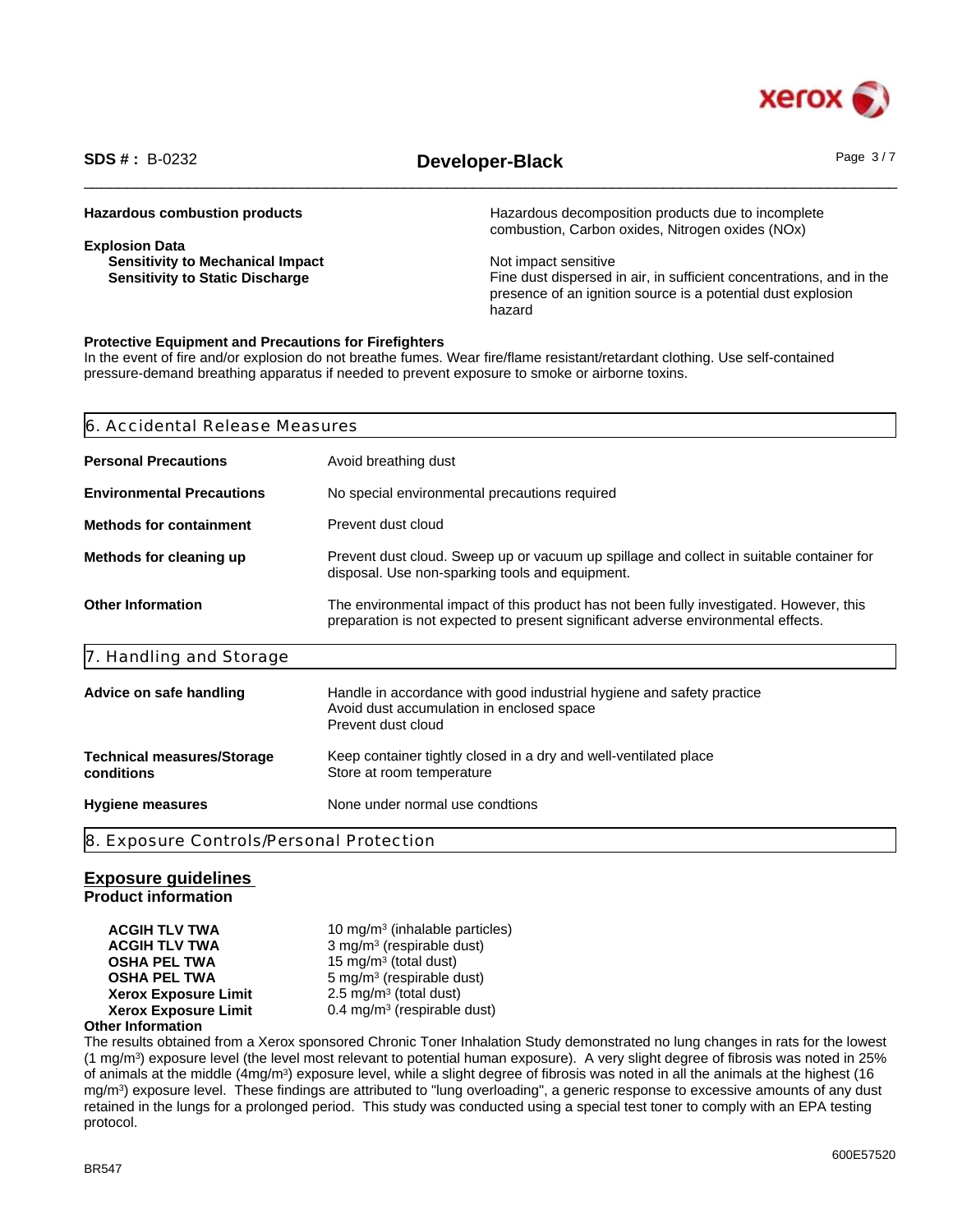

### **Occupational Exposure Controls**

**Engineering measures** None under normal use conditions

# **Personal Protective Equipment**

### **Customer use / Cartridges and sealed bottles**

| <b>Respiratory protection</b> | No special protective equipment required |
|-------------------------------|------------------------------------------|
| <b>Eye/Face protection</b>    | No special protective equipment required |
| Skin and body protection      | No special protective equipment required |
| <b>Hand protection</b>        | No special protective equipment required |

# 9. Physical and Chemical Properties

| Appearance<br>Odor threshold<br>рH<br><b>Flash point</b> | Powder<br>Not applicable<br>Not applicable<br>Not applicable |                                              | Odor<br><b>Physical state</b><br><b>Color</b><br><b>Boiling</b><br>point/range | Faint<br>Solid<br><b>Black</b><br>Not applicable                                             |  |  |
|----------------------------------------------------------|--------------------------------------------------------------|----------------------------------------------|--------------------------------------------------------------------------------|----------------------------------------------------------------------------------------------|--|--|
| <b>Autoignition</b><br>temperature                       | Not applicable                                               |                                              |                                                                                |                                                                                              |  |  |
| <b>Flammability Limits in Air</b>                        |                                                              | Not applicable                               |                                                                                |                                                                                              |  |  |
| <b>Explosive properties</b>                              |                                                              | source is a potential dust explosion hazard  |                                                                                | Fine dust dispersed in air, in sufficient concentrations, and in the presence of an ignition |  |  |
| Vapor pressure                                           |                                                              | Not applicable                               |                                                                                |                                                                                              |  |  |
| Vapor density                                            |                                                              | Not applicable                               |                                                                                |                                                                                              |  |  |
| <b>Water solubility</b>                                  |                                                              | Negligible                                   |                                                                                |                                                                                              |  |  |
| Viscosity<br><b>Partition coefficient</b>                |                                                              | Not applicable<br>Not applicable             |                                                                                |                                                                                              |  |  |
| <b>Evaporation rate</b>                                  |                                                              | Not applicable                               |                                                                                |                                                                                              |  |  |
| <b>Melting point/range</b>                               |                                                              | Not determined                               |                                                                                |                                                                                              |  |  |
| <b>Freezing point</b>                                    |                                                              | Not applicable                               |                                                                                |                                                                                              |  |  |
| <b>Decomposition temperature</b>                         |                                                              | Not determined                               |                                                                                |                                                                                              |  |  |
| <b>Specific gravity</b>                                  |                                                              | 1 (toner component)<br>$\tilde{\phantom{a}}$ |                                                                                |                                                                                              |  |  |
|                                                          |                                                              | $~5$ (carrier component)                     |                                                                                |                                                                                              |  |  |

# 10. Stability and Reactivity

| <b>Reactivity</b>     | No dangerous reaction known under conditions of normal use |
|-----------------------|------------------------------------------------------------|
| <b>Stability</b>      | Stable under normal conditions                             |
| Incompatible products | None                                                       |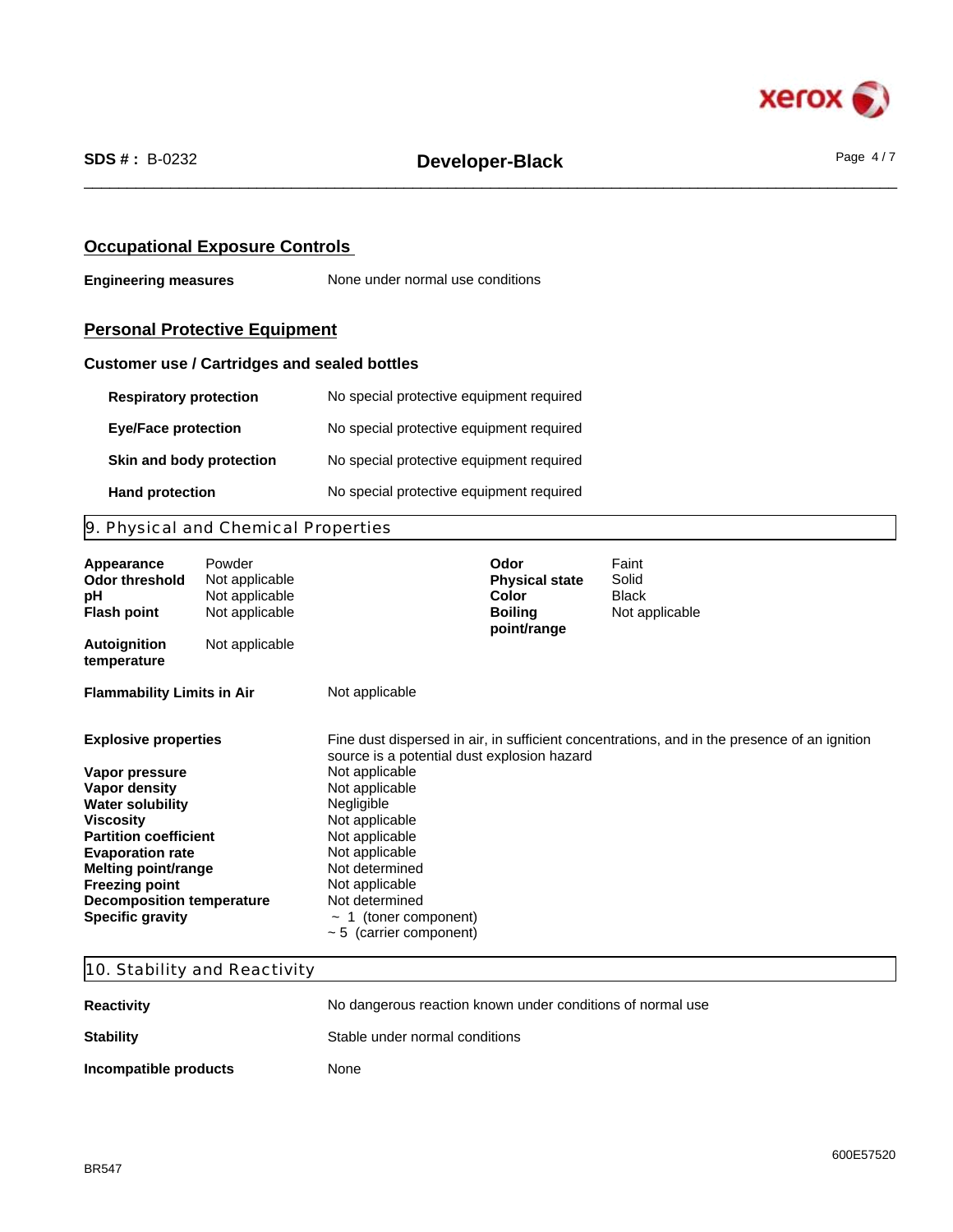

| <b>SDS #</b> : $B-0232$                                                                       |                                                                                                                                                                   | Developer-Black                                                                      | Page $5/7$ |  |
|-----------------------------------------------------------------------------------------------|-------------------------------------------------------------------------------------------------------------------------------------------------------------------|--------------------------------------------------------------------------------------|------------|--|
| <b>Conditions to Avoid</b>                                                                    | Prevent dust cloud<br>Fine dust dispersed in air, in sufficient concentrations, and in the presence of an ignition<br>source is a potential dust explosion hazard |                                                                                      |            |  |
| Hazardous Decomposition Products None under normal use                                        |                                                                                                                                                                   |                                                                                      |            |  |
| <b>Hazardous polymerization</b>                                                               |                                                                                                                                                                   | Hazardous polymerization does not occur                                              |            |  |
| <b>Hazardous reactions</b>                                                                    |                                                                                                                                                                   | None under normal processing                                                         |            |  |
| 11. Toxicological Information                                                                 |                                                                                                                                                                   |                                                                                      |            |  |
| The toxicity data noted below is based on the test results of similar reprographic materials. |                                                                                                                                                                   |                                                                                      |            |  |
| <b>Acute toxicity</b>                                                                         |                                                                                                                                                                   |                                                                                      |            |  |
| <b>Product information</b>                                                                    |                                                                                                                                                                   |                                                                                      |            |  |
| <b>Irritation</b>                                                                             |                                                                                                                                                                   | No skin irritation, No eye irritation                                                |            |  |
| LD50 Oral                                                                                     | $> 5$ g/kg (rat)                                                                                                                                                  |                                                                                      |            |  |
| <b>LD50 Dermal</b>                                                                            | $> 5$ g/kg (rabbit)                                                                                                                                               |                                                                                      |            |  |
| <b>LC50 Inhalation:</b>                                                                       | $> 5$ mg/L (rat, 4 hr)                                                                                                                                            |                                                                                      |            |  |
| <b>Eyes</b>                                                                                   | No known effect                                                                                                                                                   |                                                                                      |            |  |
| <b>Skin</b>                                                                                   | No known effect                                                                                                                                                   |                                                                                      |            |  |
| Inhalation                                                                                    | No known effect                                                                                                                                                   |                                                                                      |            |  |
| Ingestion                                                                                     | No known effect                                                                                                                                                   |                                                                                      |            |  |
| <b>Chronic toxicity</b>                                                                       |                                                                                                                                                                   |                                                                                      |            |  |
| <b>Product information</b>                                                                    |                                                                                                                                                                   |                                                                                      |            |  |
| <b>Chronic effects</b>                                                                        |                                                                                                                                                                   | No known effects under normal use conditions                                         |            |  |
| <b>Main symptoms</b>                                                                          |                                                                                                                                                                   | <b>Overexposure may cause:</b> mild respiratory irritation similar to nuisance dust. |            |  |
| <b>Aggravated medical conditions</b>                                                          |                                                                                                                                                                   | None under normal use conditions                                                     |            |  |
| Carcinogenicity                                                                               |                                                                                                                                                                   | See "Other Information" in this section.                                             |            |  |
| <b>Chemical Name</b>                                                                          |                                                                                                                                                                   | <b>IARC</b>                                                                          | <b>NTP</b> |  |
| Carbon Black                                                                                  |                                                                                                                                                                   | 2B                                                                                   |            |  |
| <b>Other information</b>                                                                      |                                                                                                                                                                   |                                                                                      |            |  |

The IARC (International Agency for Research on Cancer) has listed carbon black as "possibly carcinogenic to humans". The classification is based on studies evaluating pure, "free" carbon black. In contrast, toner is a formulation composed of specially prepared polymer and a small amount of carbon black (or other pigment). In the process of making toner, the small amount of carbon black becomes encapsulated within a matrix. Xerox has performed extensive testing of toner, including a chronic bioassay (test for potential carcinogenicity). Exposure to toner did not produce evidence of cancer in exposed animals. The results were submitted to regulatory agencies and published extensively.

| <b>Other toxic effects</b>  |                                          |
|-----------------------------|------------------------------------------|
| <b>Product information</b>  |                                          |
| <b>Sensitization</b>        | No sensitization responses were observed |
| <b>Mutagenic effects</b>    | Not mutagenic in AMES Test               |
| <b>Target organ effects</b> | None known                               |
| Other adverse effects       | None known                               |
| <b>Aspiration Hazard</b>    | Not applicable                           |

#### 12. Ecological Information

#### **Ecotoxicity**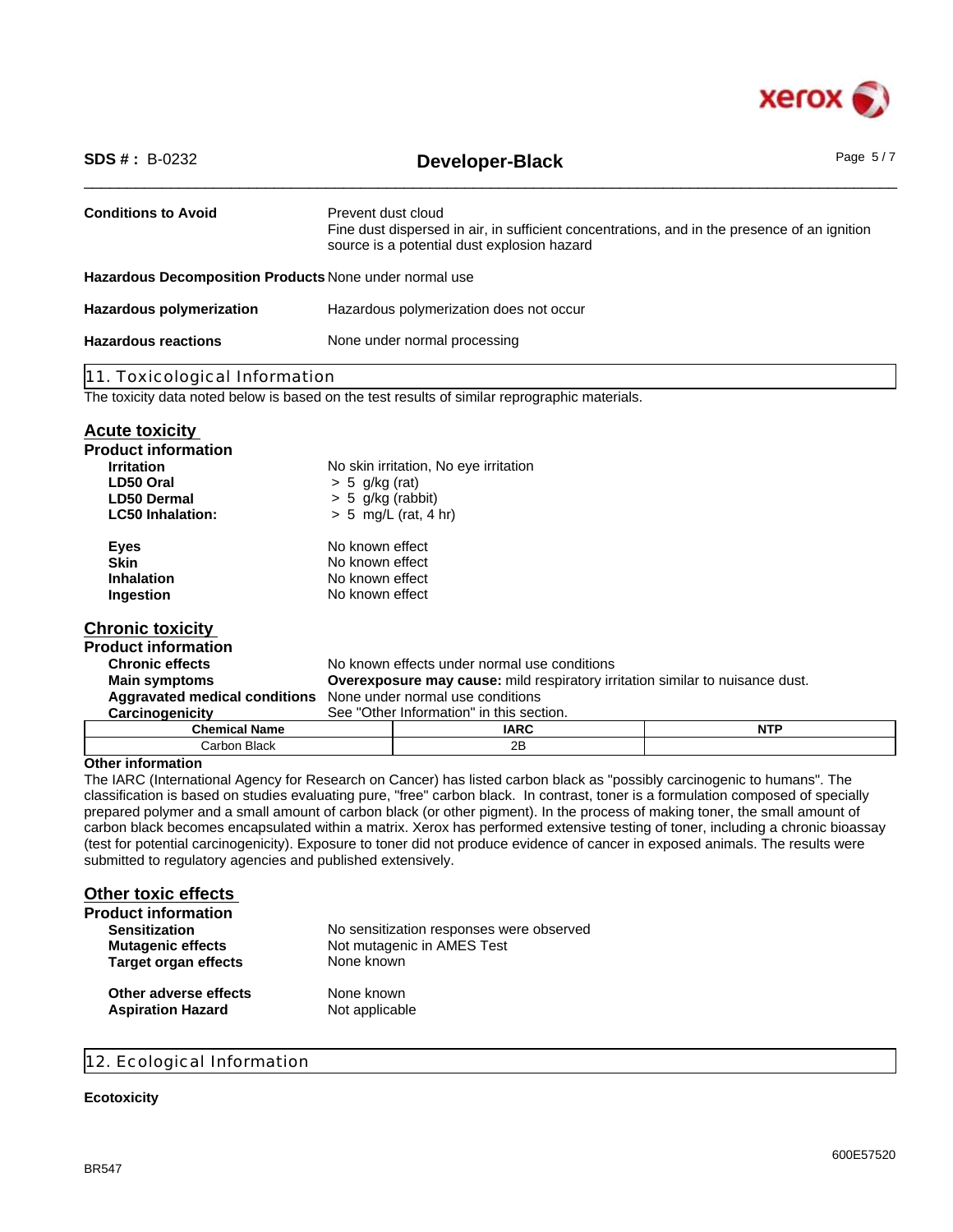

\_\_\_\_\_\_\_\_\_\_\_\_\_\_\_\_\_\_\_\_\_\_\_\_\_\_\_\_\_\_\_\_\_\_\_\_\_\_\_\_\_\_\_\_\_\_\_\_\_\_\_\_\_\_\_\_\_\_\_\_\_\_\_\_\_\_\_\_\_\_\_\_\_\_\_\_\_\_\_\_\_\_\_\_\_\_\_\_\_\_\_\_\_\_ **SDS # :** B-0232 **Developer-Black** Page 6 / 7

The environmental impact of this product has not been fully investigated. However, this preparation is not expected to present significant adverse environmental effects.

| 13. Disposal Considerations   |                                                                                                                                                                                                                                                                                                                                                                                                                                                                                                                                |  |
|-------------------------------|--------------------------------------------------------------------------------------------------------------------------------------------------------------------------------------------------------------------------------------------------------------------------------------------------------------------------------------------------------------------------------------------------------------------------------------------------------------------------------------------------------------------------------|--|
| <b>Waste Disposal Methods</b> | This material, as supplied, is not a hazardous waste according to Federal regulations (40<br>CFR 261). This material could become a hazardous waste if it is mixed with or otherwise<br>comes in contact with a hazardous waste, if chemical additions are made to this material, or<br>if the material is processed or otherwise altered. Consult 40 CFR 261 to determine whether<br>the altered material is a hazardous waste. Consult the appropriate state, regional, or local<br>regulations for additional requirements. |  |
| <b>Contaminated packaging</b> | Dispose of in accordance with local regulations.                                                                                                                                                                                                                                                                                                                                                                                                                                                                               |  |
| 14. Transport Information     |                                                                                                                                                                                                                                                                                                                                                                                                                                                                                                                                |  |

**Note** This material is not subject to regulation as a hazardous material for shipping.

#### 15. Regulatory Information

#### **OSHA Regulatory Status**

This product is an article which contains a mixture / preparation in powder form. Safety information is given for exposure to the article as sold and used by the customer. Intended use of the product is not expected to result in exposure to the mixture / preparation based on the packaging and method of dispensing.

While this material is not considered hazardous by the OSHA hazard Communication Standard (29 CFR 1910.1200), this SDS contains valuable information for the safe handling and proper use of the product. This SDS should be retained and made available to employees and other users of this product.

#### **International Inventories**

| <b>TSCA</b>     | Complies |
|-----------------|----------|
| <b>DSL/NDSL</b> | Complies |

#### **U.S. Federal Regulations**

#### **SARA 313**

Section 313 of Title III of the Superfund Amendments and Reauthorization Act of 1986 (SARA). This product does not contain any chemicals which are subject to the reporting requirements of the Act and Title 40 of the Code of Federal Regulations, Part 372. **Clean Water Act**

This product is not regulated as a pollutant pursuant to the Clean Water Act (40 CFR 122.21 and 40 CFR 122.42).

**Clean Air Act, Section 112 Hazardous Air Pollutants (HAPs) (see 40 CFR 61)**

This product is not regulated as a hazardous air pollutant (HAPS) under Section 112 of the Clean Air Act Amendments of 1990. **CERCLA**

This material, as supplied, does not contain any substances regulated as hazardous substances under the Comprehensive Environmental Response Compensation and Liability Act (CERCLA) (40 CFR 302) or the Superfund Amendments and Reauthorization Act (SARA) (40 CFR 355). There may be specific reporting requirements at the local, regional, or state level pertaining to releases of this material.

#### **TSCA**

TSCA 12(b) does not apply to this product.

#### **U.S. State Regulations**